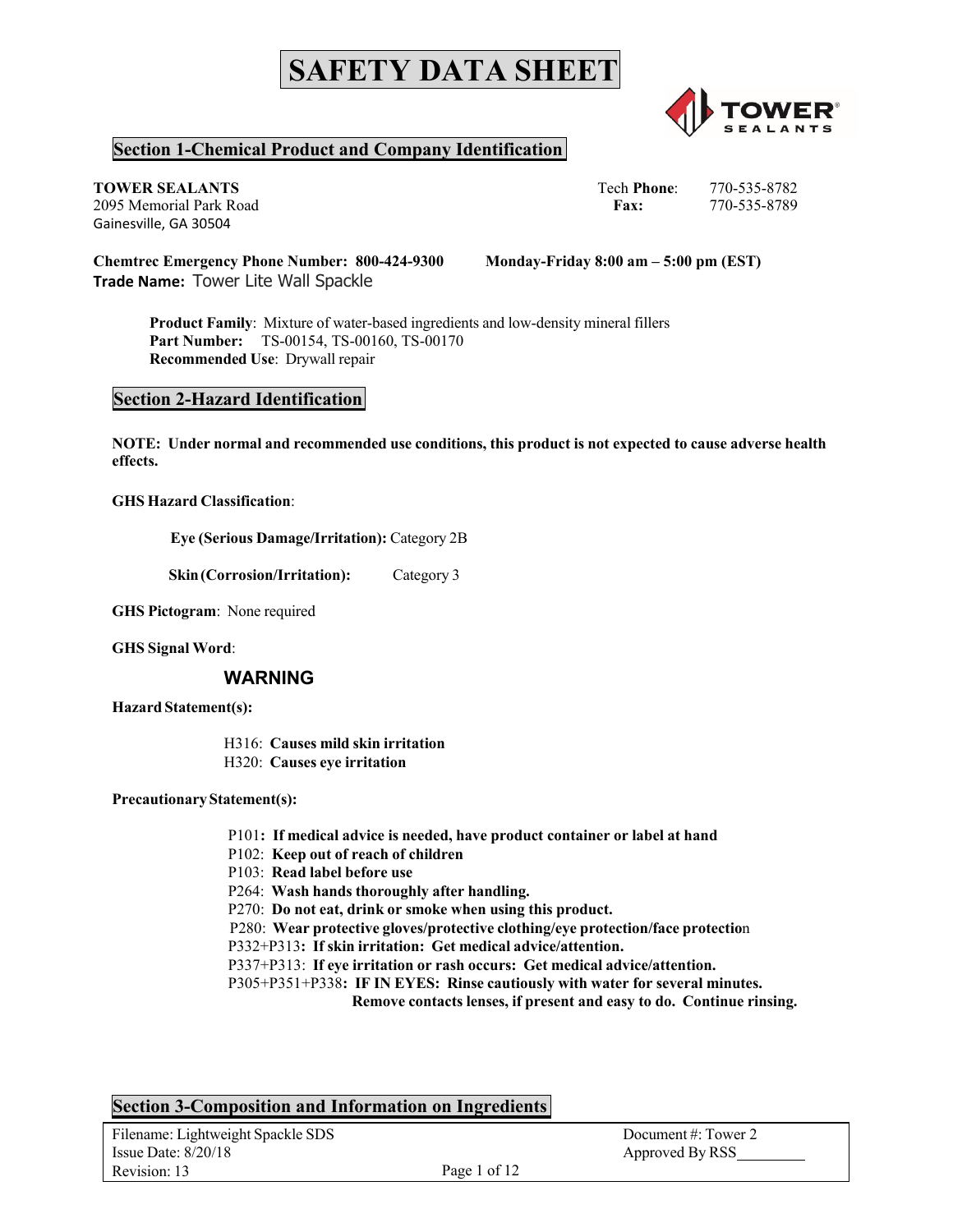#### **Substance/Mixture:** Mixture

#### **HazardousComponents:**

| <b>Common Name</b>                 | <b>C.A.S. No.</b> | Wt. %             |
|------------------------------------|-------------------|-------------------|
| Bicyclic Oxazolidines              | Mixture           | $0.2 \text{ max}$ |
| Urea                               | $57-13-6$         | 5 max             |
| Proprietary Hazardous Ingredients* |                   | $2 \text{ max}$   |

*\*Proprietary Hazardous Ingredients are considered a "Trade Secret". These ingredients, to the current knowledge of supplier/manufacturer, are at concentrations which do not require reporting under the OSHA Hazardous Communication Standard (29 CFR 1910.1200).*

#### **Non-HazardousComponents:**

*Non-Hazardous Ingredients are not considered hazardous by the Federal Hazard Communication Standard 29 CFR 1910.1200.*

| <b>Common Name</b>                   | C.A.S. No. | Wt. %     |
|--------------------------------------|------------|-----------|
| Aqueous Polymer<br>Solution, mixture | NA         | 40-50     |
| Sodium Borosilicate Glass            | 65997-17-3 | $10 - 20$ |
| Non-Hazardous Ingredients            | $---8$ max |           |

# **Section 4 – First Aid Measures**

#### **First Aid Measures:**

| Skin contact: | Wash affected area with soap and water. Consult physician if irritation persists. |  |
|---------------|-----------------------------------------------------------------------------------|--|
|               | Remove and wash contaminated clothing.                                            |  |

| Remove patient to fresh air and keep at rest in position comfortable for breathing. |
|-------------------------------------------------------------------------------------|
| Consult physician if irritation persists.                                           |
|                                                                                     |

| <b>Ingestion:</b> | Do not induce vomiting. Consult physician immediately. |  |  |
|-------------------|--------------------------------------------------------|--|--|
|-------------------|--------------------------------------------------------|--|--|

**Eye contact:** Flush eyes with large quantities of water. Check for and remove contact lenses. Consult physician if irritation persists.

#### **Most important symptoms and effects, both acute and delayed:**

| Skin contact: | Causes mild skin irritation which may result in redness and dry skin.                                                    |
|---------------|--------------------------------------------------------------------------------------------------------------------------|
| Ingestion:    | May cause gastrointestinal irritation, nausea, diarrhea and vomiting.<br>May be irritating to mouth, throat and stomach. |
| Eve contact:  | Causes eye irritation which can cause redness, eye-tearing and discomfort.                                               |

**Inhalation:** No know significant effects or critical hazards.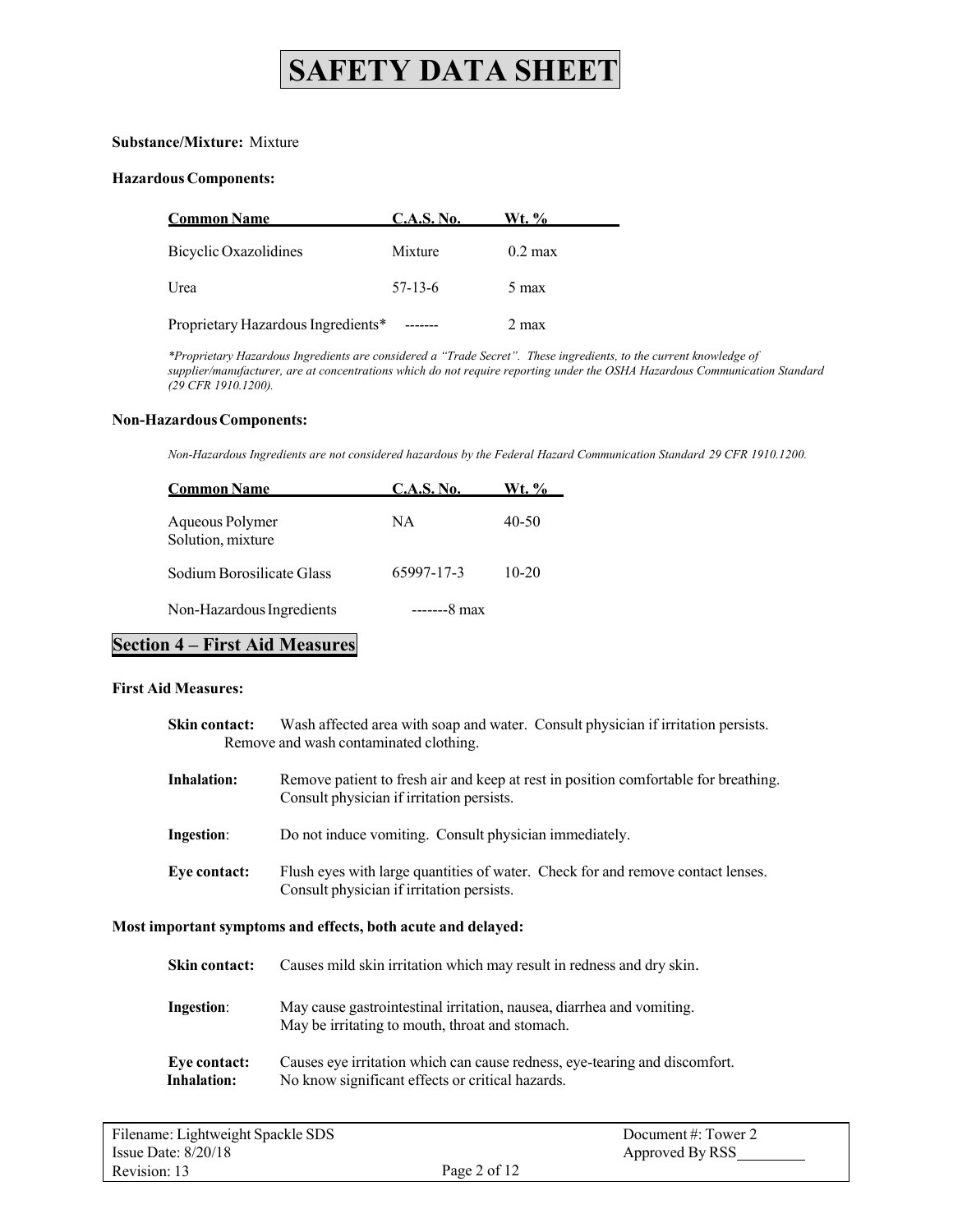P**rotection of First-Aiders:** No action shall be taken involving any personal risk or without suitable training**.** May be dangerous to the person providing aid to give mouth-to-mouth resuscitation. Wash contaminated clothing thoroughly with water before reusing it, or wear gloves.

**Notes to physician:** Treat symptomatically and supportively. Contact poison treatment specialist immediately if large quantities have been ingested or inhaled.

### **Section 5- Firefighting Measures**

**Extinguishing Media**: Use media suitable for surrounding materials; Foam, Dry Chemical, Carbon Dioxide

**Unsuitable Extinguishing Media:** Not known

**Specific Hazards Arising from the chemical/mixture:** None known

**Hazardous Combustion Products:** May include the following: Carbon oxides, Metal oxides

**Special fire fighting procedures**: Remain upwind. Avoid breathing smoke. Exposed firefighters must wear NIOSH-approved positive pressure self-contained apparatus with full-face mask and full protective clothing. Do not inhale combustion gases.

# **Section 6 – Accidental Release Measures**

**Personal precautions:** Avoid eye contact. Remove possible ignition sources. Use in well ventilated area. Wash contacted skin as soon as possible after exposure. Do not eat, drink or smoke while cleaning up. Material may create slippery conditions. Minimize any non-essential personnel from spill area.

**Methods and materials for cleanup and containment**: Contain spills with inert material (sand, earth). Transfer separate suitable containers for recovery or disposal. Dispose of in accordance with Federal, State and local guidelines for handling nonhazardous waste.

**Environmental precautions:** Avoid release into the environment such as municipal sewers and open bodies of water.

### **Section 7- Handling and Storage**

**Precautions for safe handling**: Use appropriate personal protection equipment. Do not handle or use until all instructions and safety precautions have been read and understood. Avoid eye contact. Do not ingest. Use in well ventilated area and/or wear appropriate respirator. Wash contacted skin as soon as possible after exposure. Keep away from children and pets. Do not eat, drink or smoke while using this product. Remove contaminated clothing.

**Conditions for safe storage**: Keep containers tightly closed when not in use. Stable under normal conditions but store between 40 F and 90 F away from direct sunlight. Keep away from foodstuffs or drinking water. Observe good housekeeping practices. Keep away from incompatible materials.

### **Section 8- Exposure Controls and Personal Protection**

#### **Component(s) with workplace control parameters:**

| <b>Common Name/</b><br>C.A.S. Number | <b>OSHA</b><br>PEL      | <b>ACGIH</b><br>TLV                 | <b>NIOSH</b><br><b>IDHL</b> |
|--------------------------------------|-------------------------|-------------------------------------|-----------------------------|
| Distillates (Petroleum),             | TWA: $5 \text{ mg/m}^3$ | Inhalation: TWA: $5 \text{ mg/m}^3$ | ***                         |
| Filename: Lightweight Spackle SDS    |                         |                                     | Document#: Tower 2          |
| Issue Date: $8/20/18$                |                         |                                     | Approved By RSS             |
| Revision: 13                         |                         | Page 3 of 12                        |                             |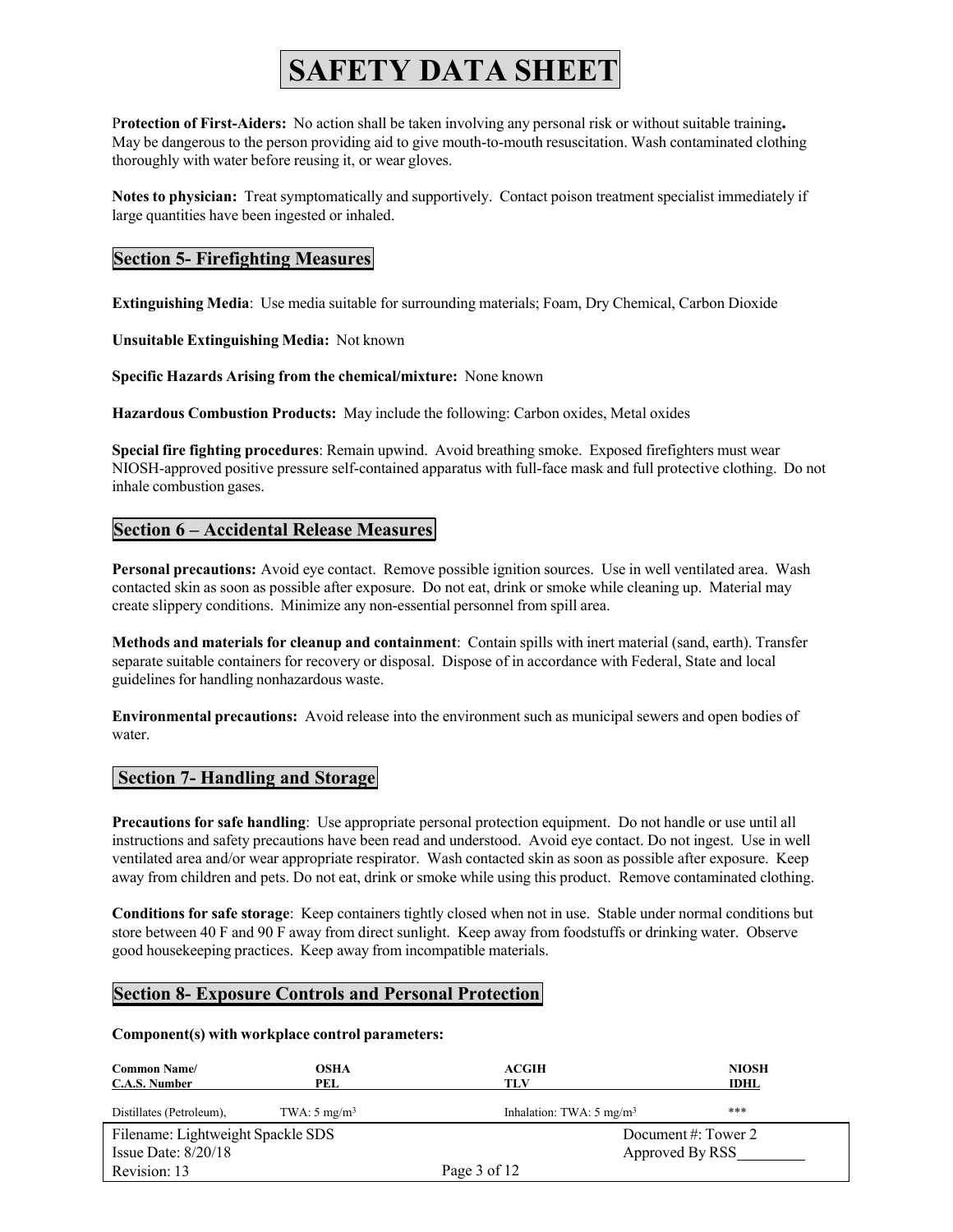Hydro treated Heavy Paraffinic 64742-52-5

#### STEL: 10mg/m3 (15 minutes)

| Soda Lime<br><b>Borosilicate Glass</b><br>65997-17-3 | Manufacturer<br>Limits:<br>$TWA: 10$ mg/m $3$<br>(Dust)            | ***                                | *** |
|------------------------------------------------------|--------------------------------------------------------------------|------------------------------------|-----|
| Silica, Amorphous<br>7631-86-9                       | TWA: 0.8mg/m3<br>$TWA:20$ ppm                                      | ***                                | *** |
| Ethyl Hydroxyethyl<br>Cellulose<br>9004-58-4         | $TWA: 10$ mg/m $3$<br>(Total Dust)<br>TWA: 5 mg/m3<br>(Respirable) | ***                                | *** |
| Urea<br>$57-13-6$                                    | TWA: $5 \text{ mg/m}$<br>(Respirable)                              | Inhalation: TWA: $10 \text{ mg/m}$ | *** |

*Unless otherwise noted, all PEL and TLV values are reported as 8-hour time weighted averages (TWA).*

#### **Hazardous Component(s) without workplace control parameters:**

| <b>Common Name</b>    | <b>C.A.S. No.</b> |
|-----------------------|-------------------|
|                       |                   |
| Bicyclic Oxazolidines | Mixture           |

**Engineering Measures:** Use exhaust ventilation, if required, to maintain dust concentration below recommended exposure limits.

#### **Personal Protective Equipment:**

**Respiratory Protection:** Avoid breathing of dust. Wear NIOSH-approved respiratory protection when working in enclosed areas.

### **Skin Protection:**

**Hand:** Protective Gloves: Wear chemically resistant or impermeable gloves to avoid skin contact.

**Body:** Not required for normal use.

**Eye Protection**: Eye protection in the form of protective glasses or goggles is recommended if product contact is likely. Eyewash facility accessibility.

**Hygiene Measures**: Do not eat, drink or smoke when using this product. Wash hands and contacted areas with soap and water before taking breaks and after completing work. Observe good industrial and personal hygiene practices. Remove and wash contaminated clothing prior to re-use.

# **Section 9- Physical and Chemical Characteristics**

| <b>Physical State:</b>   | Paste          | <b>Odor Threshold:</b>   | Not determined                    |
|--------------------------|----------------|--------------------------|-----------------------------------|
| Appearance               | White          | Odor:                    | Mild latex                        |
| <b>Vapor Pressure:</b>   | Not determined | <b>Flash Point:</b>      | Not determined                    |
| <b>Water Solubility:</b> | Partial        | рH                       | 8.5-9.5                           |
| Vapor Density (Air = 1): | Not determined | <b>Specific Gravity:</b> | 0.5 at $60^{\circ}$ F (water = 1) |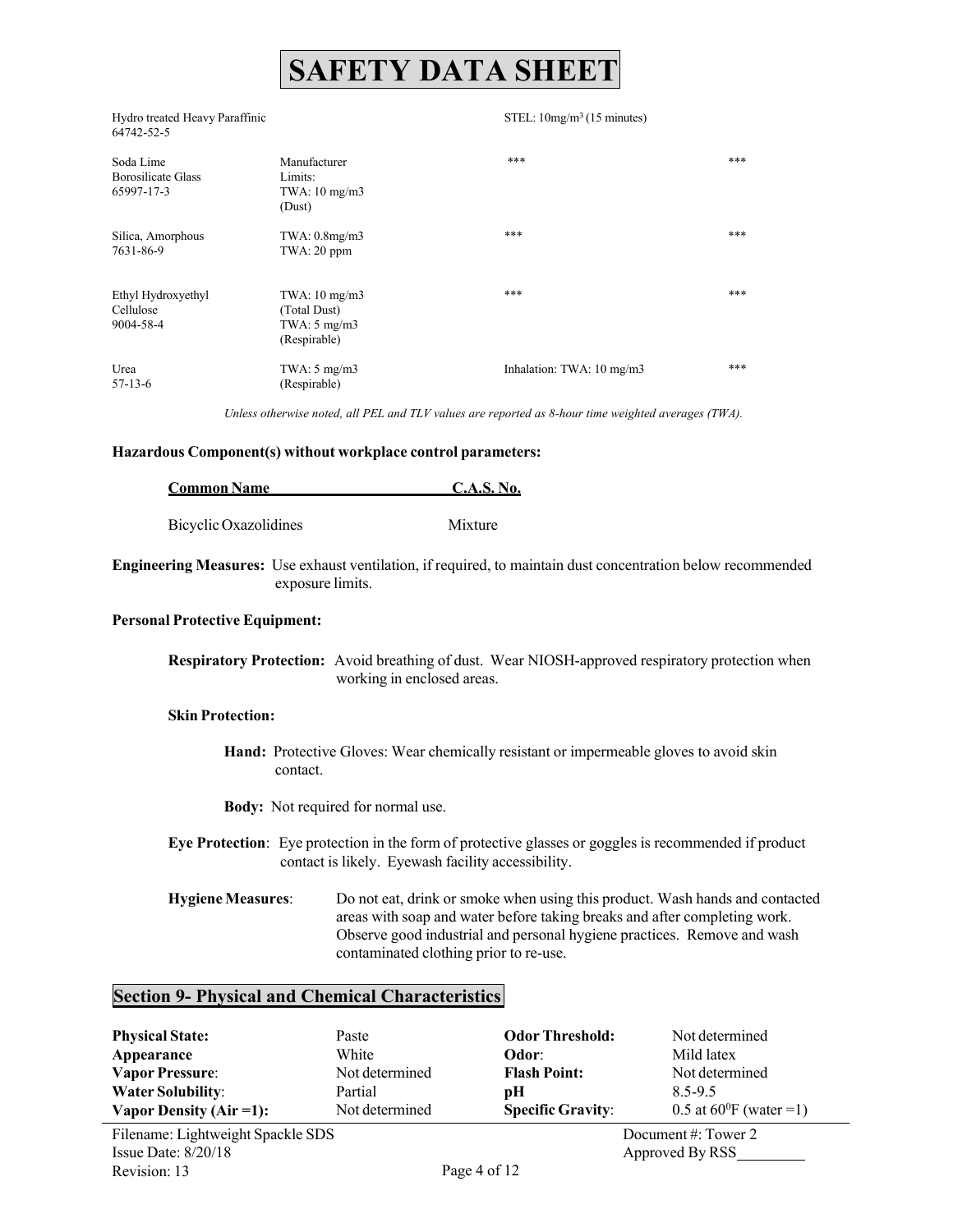**Evaporation Rate (Water =1)**: Not determined **Freezing Point:** Not determined **Melting Point:** Not determined **Relative Density**: Not determined **Flammability (solid, gas):** Not determined **AutoignitionTemperature:** Not determined **Decomposition Temperature:** Not determined **Flammable Limits: Lower**: Not Available **Upper**: Not Available **Partition coefficient: n-octanol/water**: Not determined **Initial Boiling Point and Boiling Range:** Variable **Percent Volatile**: 54-58 **Volatile Organic Compounds (V.O.C**.): 0.074 pounds/gallon, 8.84 grams/liter

# **Section 10- Stability and Reactivity**

| <b>Chemical Stability:</b>                 | Stable (Avoid temperatures above $177^{\circ}C/350^{\circ}F$ )                                                                     |
|--------------------------------------------|------------------------------------------------------------------------------------------------------------------------------------|
| <b>Conditions to Avoid:</b>                | Excessive heat and freezing temperatures                                                                                           |
| Incompatible Materials:                    | None known                                                                                                                         |
| <b>Hazardous Decomposition Products:</b>   | Oxides of carbon, trace ammonia. Under normal conditions of storage<br>and use, hazardous decomposition products should not occur. |
| <b>Reactivity:</b>                         | Non-reactive when product is used in accordance with intended use.                                                                 |
| <b>Possibility of Hazardous Reactions:</b> | Under normal conditions of storage and use, hazardous reactions will<br>not occur.                                                 |
| <b>Hazardous Polymerization:</b>           | Will not occur                                                                                                                     |

# **Section 11– Toxicological Information**

**NOTE:** The information below may not be consistent with the material classification in Section 2 if specific ingredient classifications are mandated by a competent authority. In addition, toxicological data on ingredients may not be reflected in the material classification and/or the signs and symptoms of exposure, because an ingredient may be present below the threshold for labeling, an ingredient may not be available for exposure, or the data may not be relevant to the material as a whole.

#### **Effects of Overexposure:**

**Oral:** Single dose oral toxicity is low. Amounts ingested incidentally to industrial handling are not likely to cause injury; however, ingestion of large amounts may cause injury and nausea, gastrointestinal upset and pain.

**Dermal:** Contact with skin may cause mild irritation.

**Inhalation:** Inhalation may cause mild irritation to the respiratory tract (nose, mouth, mucous membranes). Prolonged, repeated, or high exposures may cause irritation to the respiratory tract (nose, mouth, mucous membranes).

**Eyes:** Contact with may cause temporary irritation such as tearing, redness and pain.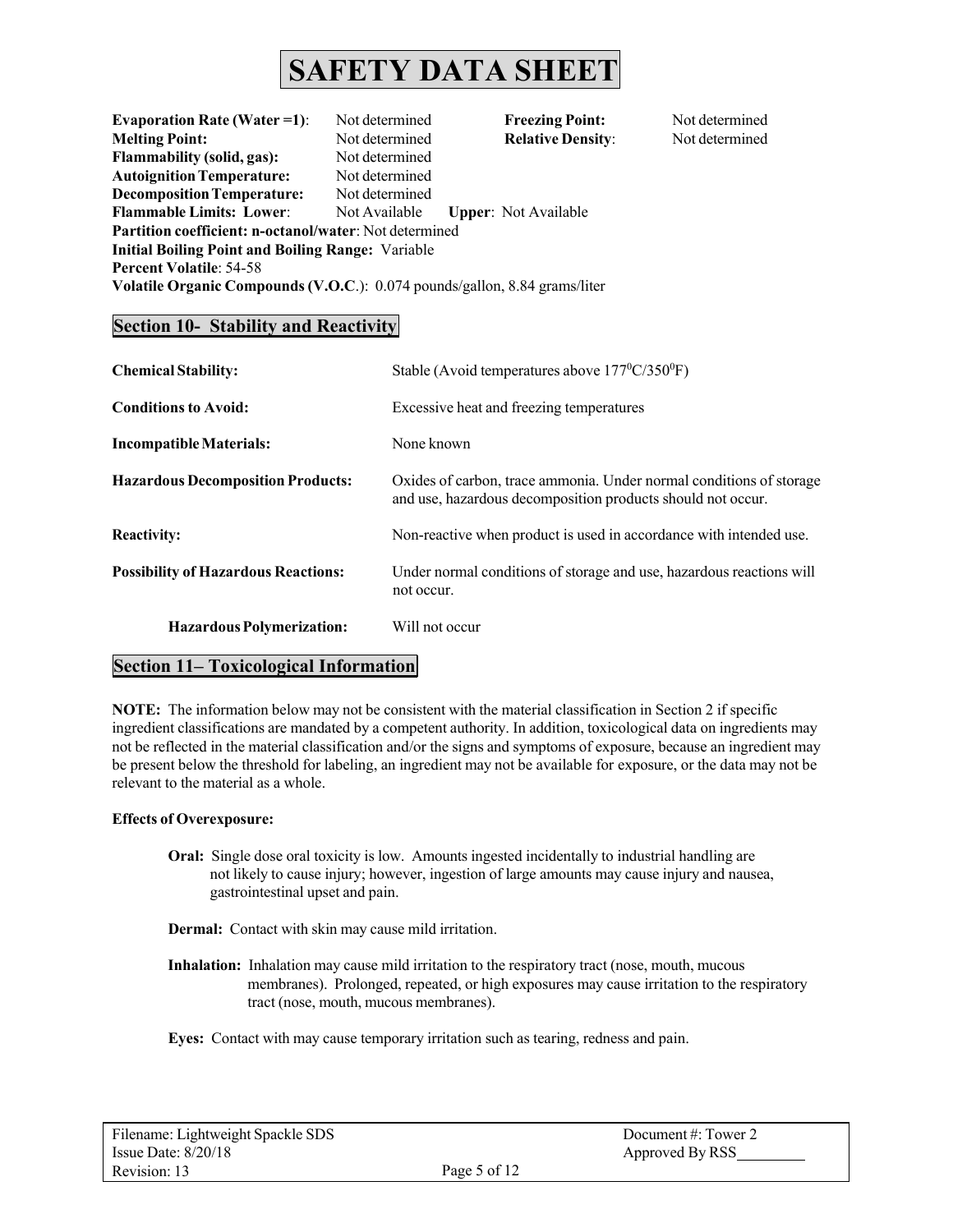### **Acute Health Hazards:**

### **Product:**

| Oral:              | Not classified. No data available on mixed product. |
|--------------------|-----------------------------------------------------|
| Dermal:            | Not classified. No data available on mixed product. |
| <b>Inhalation:</b> | Not classified. No data available on mixed product  |

### **Ingredients:**

| <b>Common Name/</b><br><b>C.A.S. Number</b>                                                  | Oral<br><b>LD50</b>                                                                                                                                          | <b>Dermal</b><br>LD50        | <b>Inhalation</b><br>LD50                       |  |
|----------------------------------------------------------------------------------------------|--------------------------------------------------------------------------------------------------------------------------------------------------------------|------------------------------|-------------------------------------------------|--|
| <b>Bicyclic Oxazolidines</b><br>56709-13-8                                                   | 2974 mg/kg                                                                                                                                                   | $2000$ mg/kg<br>(Rabbit)     | $\leq 1.8 - 4.0$ mg/L<br>$(Rat)$ 4 h            |  |
| Trimethylpentanediol<br>Monoisobutyrate<br>25265-77-4                                        | $6500$ mg/kg<br>(Rat)                                                                                                                                        | $15200$ mg/kg<br>(Rabbit)    | $>$ 3.55 mg/L<br>(Rat) 6 h                      |  |
| Soda Lime<br><b>Borosilicate Glass</b><br>65997-17-3                                         | $>5000$ mg/kg                                                                                                                                                | Ingestion: $2000-5000$ mg/kg | ***                                             |  |
| Aqueous Polymer Solution<br>Mixture                                                          | ***                                                                                                                                                          | $>5000$ mg/kg<br>(Rabbit)    | $> 8.1$ mg/L<br>(Rat) Male/Female<br>4 hr vapor |  |
| Distillates (Petroleum),<br>Hydro treated Heavy Paraffinic<br>64742-52-5                     | $>5000$ mg/kg<br>(Rat)                                                                                                                                       | ***                          | ***                                             |  |
| Urea<br>57-13-6                                                                              | *8471 mg/kg<br>(Rat)<br>$*14300$ mg/kg<br>(Rat) Male<br>*15000 mg/kg<br>(Rat) Female<br>$*11500$ mg/kg<br>(Mouse) Male<br>*13000 mg/kg<br>(Mouse) Female     | ***                          | ***                                             |  |
| <b>Chronic Health Hazards:</b>                                                               | Prolonged, repeated, or high exposures may cause irritation to the respiratory<br>tract (nose, mouth, mucous membranes). No data available on mixed product. |                              |                                                 |  |
| <b>Skin (Corrosion/Irritation):</b>                                                          | Causes mild skin irritation. No data available on mixed product.                                                                                             |                              |                                                 |  |
| Eye (Serious Damage/ Irritation): Causes eye irritation. No data available on mixed product. |                                                                                                                                                              |                              |                                                 |  |
| Sensitization (Respiratory/Skin): Not classified. No data available on mixed product.        |                                                                                                                                                              |                              |                                                 |  |
| Carcinogenicity:                                                                             | No data available to indicate product or any components present at greater than                                                                              |                              |                                                 |  |
| <b>Germ Cell Mutagenicity:</b>                                                               | 0.1% are carcinogenic.<br>No data available to indicate product or any components present at greater than<br>0.1% are mutagenic or genotoxic.                |                              |                                                 |  |
| <b>Reproductive Toxicity:</b>                                                                | Not classified. No data available on mixed product.                                                                                                          |                              |                                                 |  |
| Specific Target Organ Toxicity: Not classified.                                              |                                                                                                                                                              |                              |                                                 |  |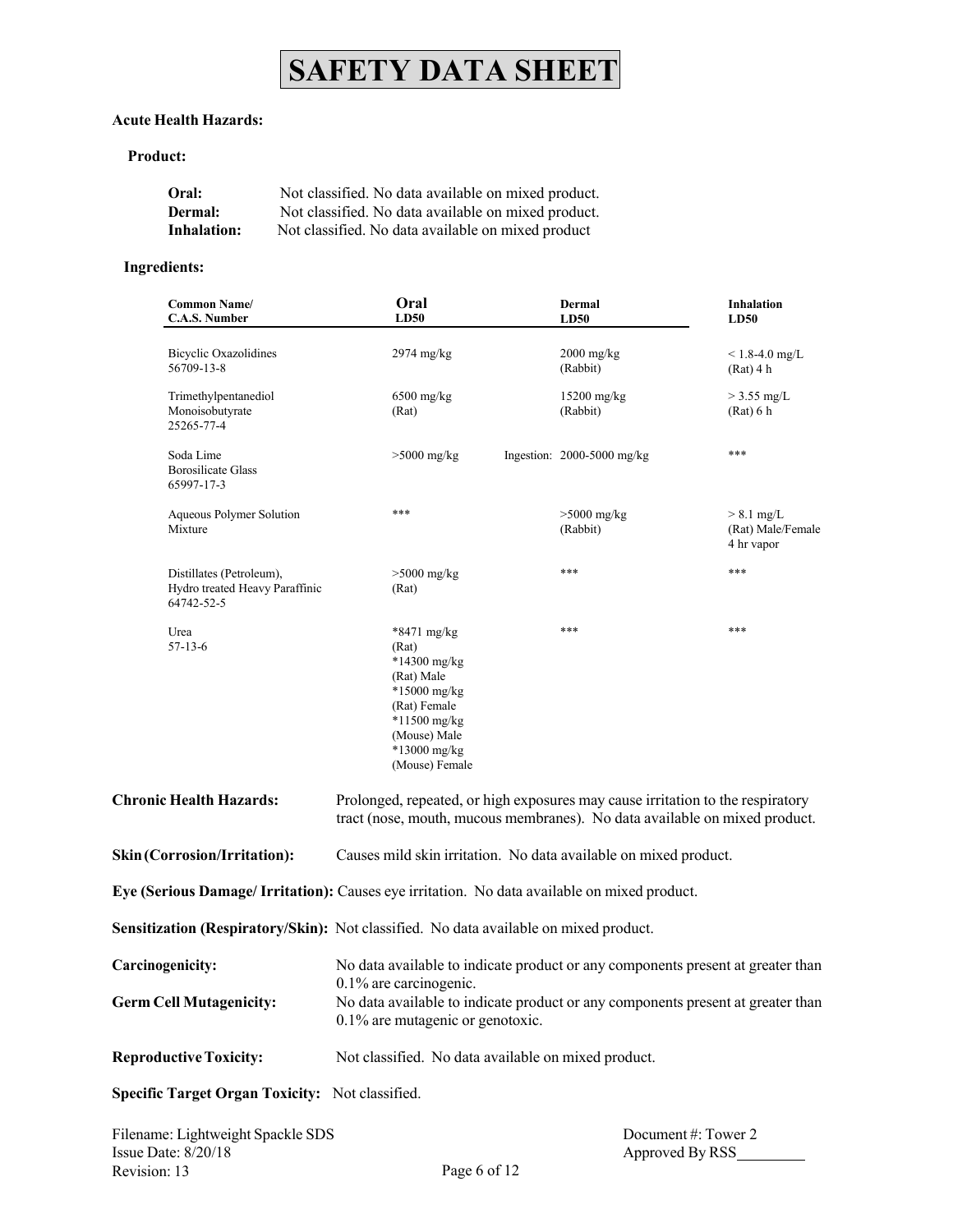| <b>Single Exposure</b>                                             | No data available on mixed product.                    |  |
|--------------------------------------------------------------------|--------------------------------------------------------|--|
| <b>Specific Target Organ Toxicity:</b><br><b>Repeated Exposure</b> | Not classified.<br>No data available on mixed product. |  |
| <b>Aspiration Hazard:</b>                                          | Not classified. No data available on mixed product.    |  |

# **Section 12 – Ecological Information**

#### **Ecotoxicity:**

There is no data available on the mixed product. Not expected to have ecological toxicity based on individual ingredients. Do not dispose of in any waterway, sanitary or industrial sewer system. Nor does it exclude the possibility that large and frequent spills can have a harmful or damaging effect on the environment.

#### **Ingredients:**

| <b>Common Name/</b><br><b>C.A.S. Number</b>                              | <b>Toxicity to fish</b>                                                                                                                                                                 | <b>Toxicity to Algae</b>                                                                                                                                                                                                 | Toxicity to daphnia/<br>other aquatic invertebrates                                                                                                                              |
|--------------------------------------------------------------------------|-----------------------------------------------------------------------------------------------------------------------------------------------------------------------------------------|--------------------------------------------------------------------------------------------------------------------------------------------------------------------------------------------------------------------------|----------------------------------------------------------------------------------------------------------------------------------------------------------------------------------|
| Trimethylpentanediol<br>Monoisobutyrate<br>25265-77-4                    | $*LC50:33$ mg/l<br>(Pimephales promelas (fathead minnow))<br>Exposure time: 96 h<br>Test Type: static test<br>Analytical monitoring: yes<br>Method: OECD Test Guideline 203<br>GLP: yes | *EC50: $15 \text{ mg/l}$<br>(Pseudokirchneriella<br>subcapitata)<br>End point: Growth rate<br>Exposure time: 72 h<br>Test Type: static test<br>Analytical monitoring: yes<br>Method: OECD Test Guideline 201<br>GLP: yes | * EC50: 147.8 mg/l<br>(Daphnia magna (Water flea))<br>Exposure time: 48 h<br>Test Type: static test<br>Analytical monitoring: yes<br>Method: OECD Test Guideline 202<br>GLP: yes |
| <b>Bicyclic Oxazolidines</b><br>Mixture                                  | *LC50: $153$ mg/l<br>(Lepomis macrochirus<br>(Bluegill sunfish)):<br>Exposure time: 96 h<br>*LC50: 240 mg/l<br>(Oncorhynchus mykiss) Rainbow trout<br>Exposure time: 96 h               | *EbC50: 8.2 mg/l<br>(Green algae)<br>End point: Biomass<br>Exposure time: 72 h<br>ErC50:13 mg/l<br>(Green algae)<br>End point: Growth inhibition<br>Exposure time: 72 h                                                  | *EC50: 77 mg/l<br>(Daphnia magna (Water flea))<br>Exposure time: 48 h                                                                                                            |
| Distillates (Petroleum),<br>Hydro treated Heavy Paraffinic<br>64742-52-5 | *LC50: $>100$ mg/l<br>Exposure time: 96 h                                                                                                                                               | *Microorganisms:<br>$EC50: >10-100$ mg/l                                                                                                                                                                                 | ***                                                                                                                                                                              |
| Ethyl Hydroxyethyl<br>Cellulose<br>9004-58-4                             | *LC50: $>100$ mg/l<br>(Oncorhynchus mykiss) Rainbow trout<br>Exposure time: 96 h                                                                                                        | ***                                                                                                                                                                                                                      | *EC50: $>100$ mg/l<br>(Daphnia magna (Water flea))<br>Exposure time: 48 h                                                                                                        |
| Urea<br>$57-13-6$                                                        | *LC50: $\Rightarrow$ 9100 mg/L<br>Barillius barna<br>Exposure time: 96 h                                                                                                                | *Cell multiplication<br>inhibition test-<br>$TT > 10,000$ mg/L<br>Scenadesmus<br>quadricauda<br>Exposure time: 192 h                                                                                                     | *EC50: 10000 mg/l<br>(Daphnia magna (Water flea))<br>Exposure time: 24 h                                                                                                         |

### **Persistence and Degradability:** No data available on mixed product. No accumulation or persistence expected.

#### **Ingredients:**

#### **Urea (57-13-6):**

Biodegradation: 93-98 %

Filename: Lightweight Spackle SDS Issue Date: 8/20/18 Revision: 13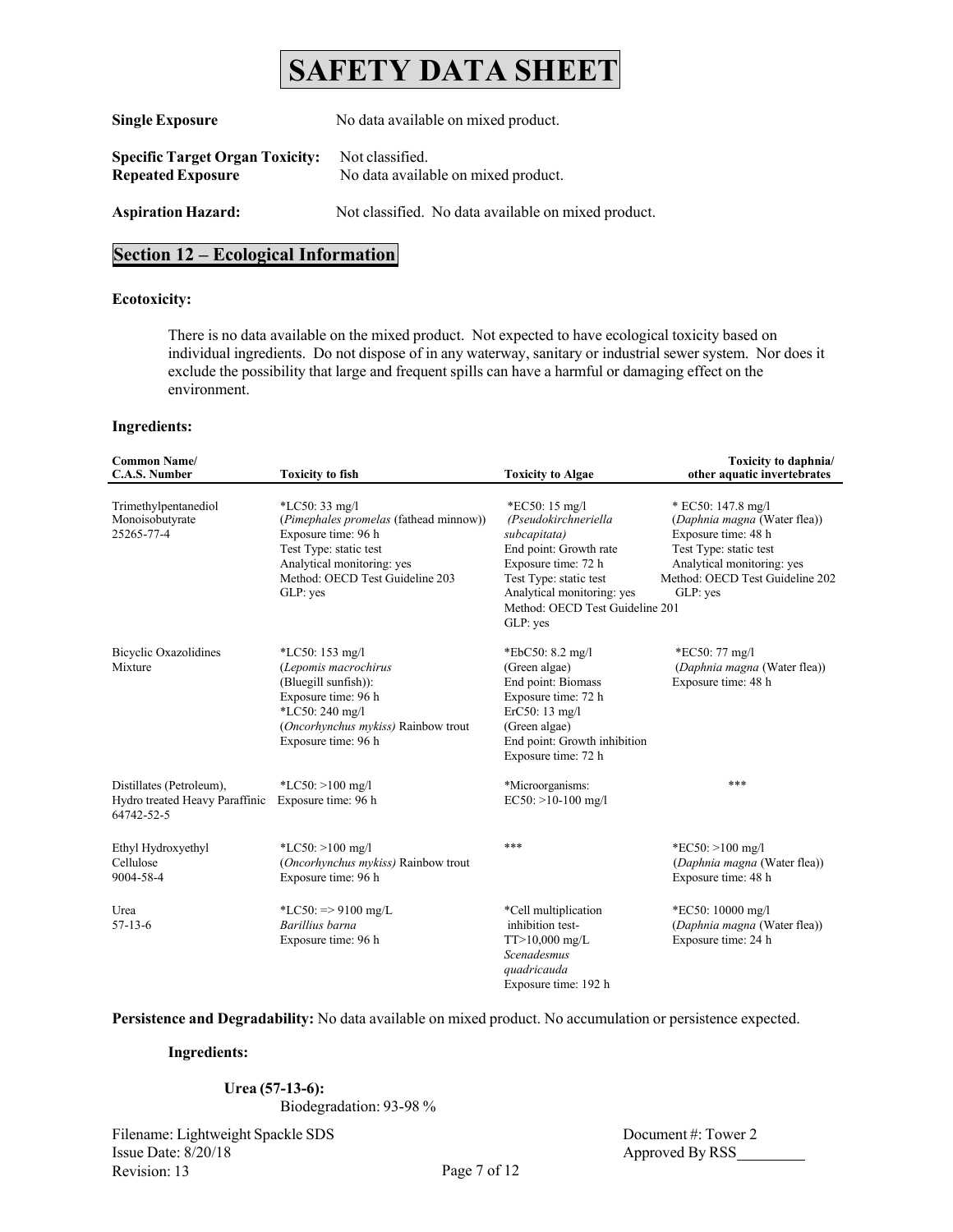Method: OECD Test Guideline 302B Exposure time: 24 h Remarks: Readily biodegradable

#### **TrimethylpentanediolMonoisobutyrate (25265-77-4):**

Biodegradability: aerobic Inoculum: Activated sludge, domestic, non-adapted Concentration: 20 mg/L Result: Readily biodegradable. Biodegradation: > 98 % Exposure time: 28 d Method: OECD Test Guideline 301B GLP: yes

#### **Bicyclic Oxazolidines(Mixture):**

Biodegradation: 81 % Exposure time: 28 d Remarks: Readily biodegradable

**Mobility in Soil:** No data available on mixed product. None expected.

#### **Ingredients:**

|                                         |            | <b>Partition Coefficient</b> |  |  |
|-----------------------------------------|------------|------------------------------|--|--|
| <b>Common Name</b>                      | C.A.S. No. | n-octanol/water              |  |  |
| Trimethylpentanediol<br>Monoisobutyrate | 25265-77-4 | 3.2                          |  |  |

**Bioaccumulative Potential**: No data available on mixed product. None expected.

### **Section 13 – Disposal Considerations**

**Disposal Information:** Dispose of product and packaging in accordance with all local, state and federal laws and regulations. Waste product should not be discharged directly into drains or waterways without treatment. Wastewater containing product should be treated in a separation and biological treatment plant.

### **Section 14 – Transport Information**

#### **Regulations:**

|                                   | DOT<br><b>Classification</b> | <b>IATA</b>   | <b>IMDG</b>      |
|-----------------------------------|------------------------------|---------------|------------------|
| <b>UN</b> Number                  | Not regulated                | Not regulated | Not regulated    |
| UN Proper<br><b>Shipping Name</b> | ***                          | ***           | ***              |
| Transport Hazard ***<br>Class(es) |                              | ***           | ***              |
| Packing Group                     | ***                          | ***           | ***              |
| Environmental<br><b>Hazards</b>   | No                           | No            | N <sub>0</sub>   |
| veight Spackle SDS                |                              |               | Document #: Towe |

er 2 Approved By RSS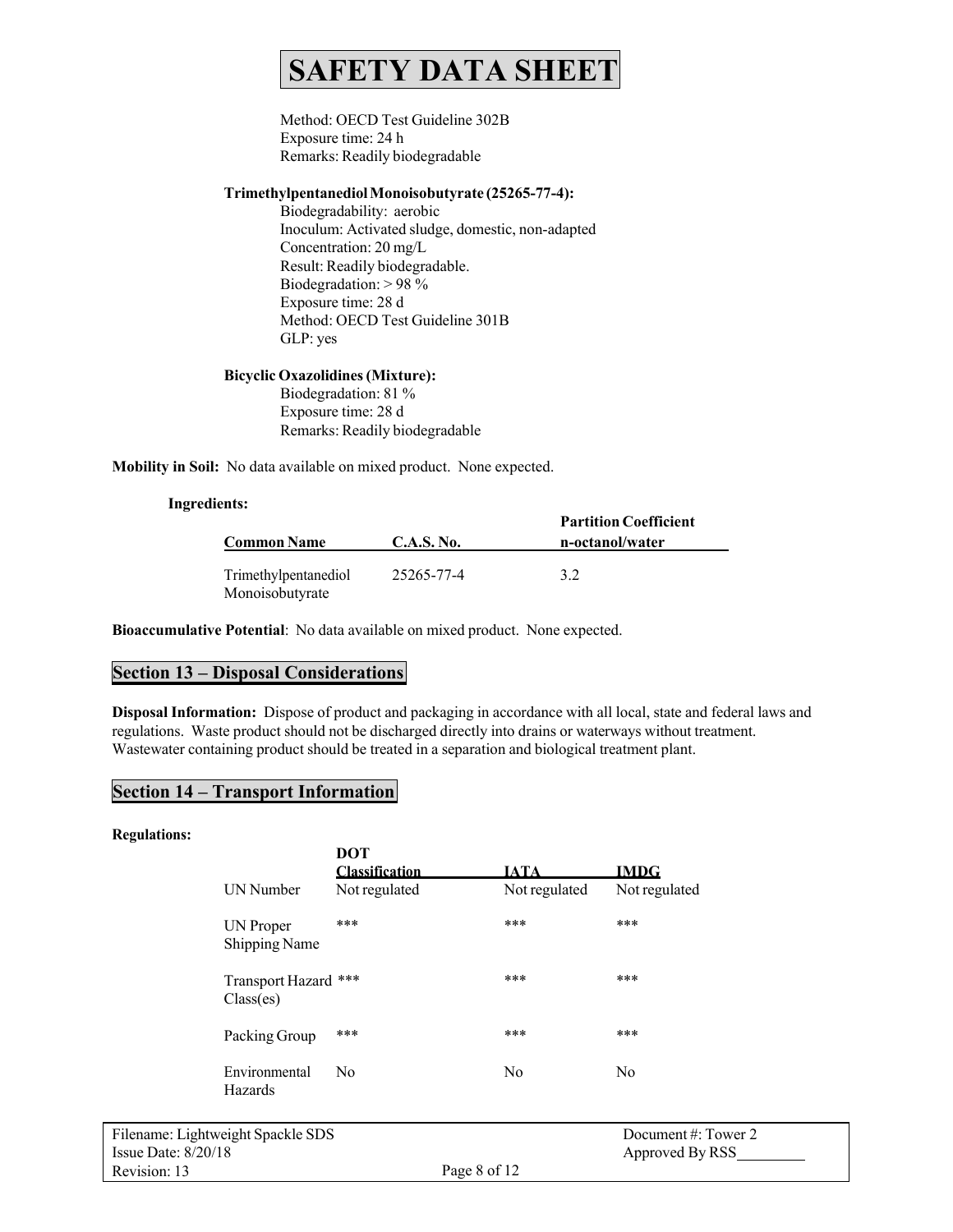Additional Not Not Not Information Applicable Applicable Applicable

# **Transport in bulk according to Annex II of MARPOL73/78and the IBC Code:**

Not applicable for product as supplied.

**Special Precautions:** No information available

# **Section 15- Regulatory Information**

#### **Emergency Planning and Community Right to Know:**

**CERCLA (Comprehensive Environmental Response, Compensation, and Liability Act):**

| <b>Chemical Name</b> | <b>CAS Number</b> |
|----------------------|-------------------|
|                      |                   |

| Ammonium hydroxide | 1336-21-6 |
|--------------------|-----------|
| Chlorothalonil     | 1897-45-6 |

#### **SARA (Superfund Amendments and Reauthorization Act) TITLE III**:

### **Section 302 Extremely Hazard Substances**:

| <b>Chemical Name</b> | <b>CAS Number</b> |  |  |
|----------------------|-------------------|--|--|
|                      |                   |  |  |
| Urea                 | $57-13-6$         |  |  |

**Section 311/312 Hazards Category: (See Section 2):**

**New categories based on**:

[https://www.epa.gov/sites/production/files/2016-](https://www.epa.gov/sites/production/files/2016-06/documents/haz_cats_tech_amend_factsheet_final_06-16-016.pdf) [06/documents/haz\\_cats\\_tech\\_amend\\_factsheet\\_final\\_06-16-016.pdf](https://www.epa.gov/sites/production/files/2016-06/documents/haz_cats_tech_amend_factsheet_final_06-16-016.pdf)

**Physical Hazards:** None

#### **Health Hazards:**

**Eye (Serious Damage/Irritation):** Category 2B

**Skin (Corrosion/Irritation):** Category 3

**Previous categories for Section 311/312:**

| <b>Acute Health:</b>               | Yes |
|------------------------------------|-----|
| <b>Chronic Health:</b>             | Yes |
| Fire:                              | No  |
| <b>Reactive:</b>                   | No  |
| <b>Sudden Release of Pressure:</b> | No  |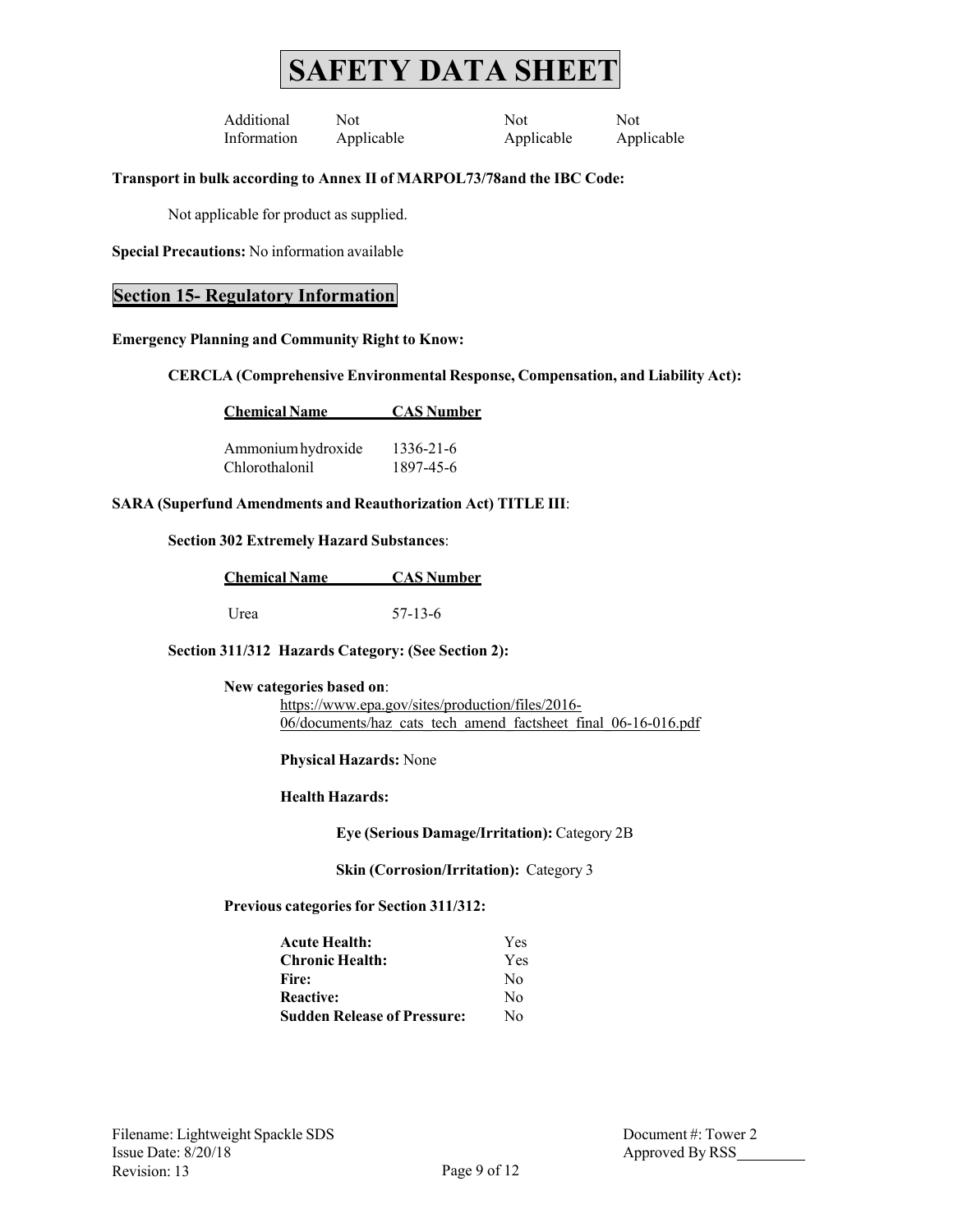#### **Section 313:**

**Chemical Name CAS Number**

| Chlorothalonil     | 1897-45-6 |
|--------------------|-----------|
| Ammonium hydroxide | 1336-21-6 |

**RCRA:** Discarded material is classified as a solid nonhazardous waste per 40 CFR 261.20-24.

#### **California Proposition 65:**

**WARNING:** This product can expose you to chemicals including [ACRYLAMIDE (CAS 79-06-1)], which is known to the State of California to cause cancer and birth defects or other reproductive harm. For more information, go [www.P65Warnings.ca.gov.](http://www.p65warnings.ca.gov/)

[Other Prop 65 components may be present in the product.]

#### **State Right-To-Know**:

| <b>Chemical</b>                         | <b>CAS Number</b> | State(s)                                |
|-----------------------------------------|-------------------|-----------------------------------------|
| Trimethylpentanediol<br>Monoisobutyrate | 25265-77-4        | New Jersey, Pennsylvania                |
| Bicyclic Oxazolidines                   | Mixture           | New Jersey, Pennsylvania                |
| Ammonium hydroxide                      | 1336-21-6         | New Jersey, Massachusetts, Pennsylvania |
| Urea                                    | $57-13-6$         | Minnesota, Texas                        |
| Silica, Amorphous                       | 112926-00-8       | New Jersey                              |
| Chlorothalonil                          | 1897-45-6         | New Jersey, Pennsylvania                |

**TSCA:** All chemical substances in this material are included on or exempted from listing on the TSCA Inventory of Chemical Substances.

# **Section 16 – Other Information**

| <b>HMIS</b> : Health: 1                     | Flammability: 0 | Reactivity: 0         |            | Personal Protection: E |
|---------------------------------------------|-----------------|-----------------------|------------|------------------------|
| <b>NFPA</b> : Health: 1                     | Flammability: 0 | Reactivity: 0         |            | Special: None          |
| <b>HMIS Classification and NFPA Rating:</b> |                 |                       |            |                        |
| $0 =$ Insignificant                         | $1 =$ Slight    | $2 = \text{Moderate}$ | $3 =$ High | $4$ = Extreme          |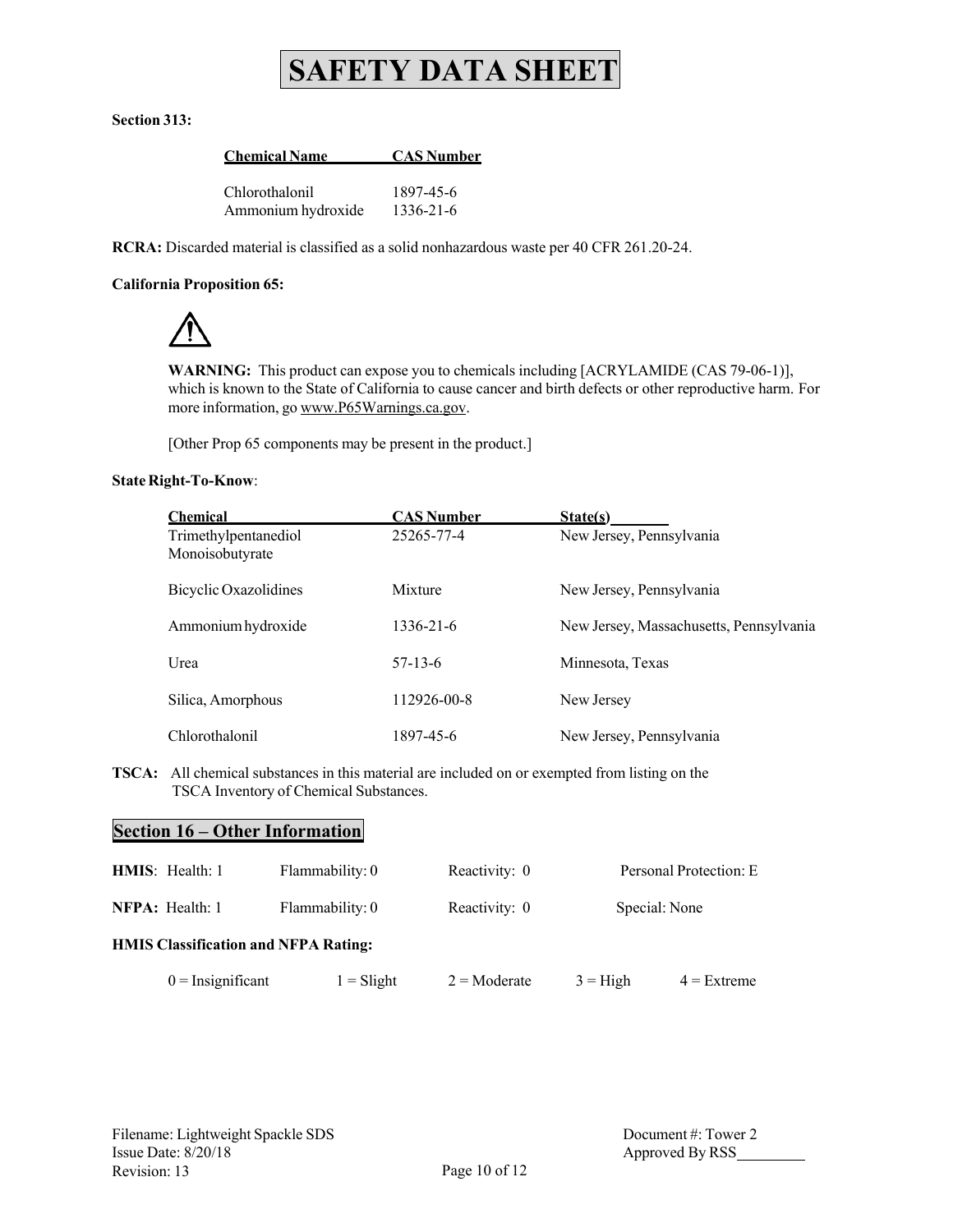#### **Abbreviations**:

**< = Less Than > = Greater Than**

**Trace** = is less than  $0.01\%$  or  $100$  ppm

**ADR/RID** = Agreement on Dangerous Goods by Road/Regulations concerning the International Transport of Dangerous Goods by Rail **AICS =** Australian Inventory of Chemical Substances **ASTM =** American Society for the Testing of Materials **bw =** body weight **CAS Number** = Chemical Abstracts Service Registry **CERCLA =** Comprehensive Environmental Response, Compensation, and Liability Act **CMR =** Carcinogen, Mutagen or Reproductive Toxicant **DIN =** Standard of the German Institute for Standardisation **DOT** = Department of Transportation **DSL =** Domestic Substances List (Canada) **ECx =** Concentration associated with x% response **EHS =** Extremely Hazardous Substance **EINECS/ELINCS** = European Inventory of Existing Commercial Chemical Substances/European List of Notified Chemical Substances **ELx =** Loading rate associated with x% response **EmS =** Emergency Schedule **ENCS =** Existing and New Chemical Substances (Japan)  $\mathbf{E} \cdot \mathbf{r} = \mathbf{C}$  oncentration associated with  $x\%$  growth rate response  $\mathbf{E} \cdot \mathbf{R} \cdot \mathbf{G} =$ Emergency Response Guide **GHS =** Global Harmonization System **GLP =** Good Laboratory Practice **HMIS** = Hazardous Material Identification System **IARC =** The International Agency for Research on Cancer **IATA** = International Air Transportation Association **IBC =** International Code for the Construction and Equipment of Ships carrying Dangerous Chemicals in Bulk **IC50 =** Half maximal inhibitory concentration **ICAO =** International Civil Aviation Organization **IECSC =** Inventory of Existing Chemical Substances in China **IMDG** = International Maritime Dangerous Goods **IMO =** International Maritime Organization **ISHL =** Industrial Safety and Health Law (Japan) **ISO =** International Organisation for Standardisation **KECI =** Korea Existing Chemicals Inventory **LC50 =** Lethal Concentration of 50% of a test population **LD50 =** Lethal Dose of 50% of a test population (Median Lethal Dose) **MARPOL = I**nternational Convention for the Prevention of Pollution from Ships **MSHA =** Mine Safety and Health Adminstration **n.o.s. =** Not Otherwise Specified **NFPA** = National Fire Protection Association **NIOSH** = National Institute for Occupational Safety and Health **NO(A)EC =** No Observed (Adverse) Effect Concentration **NO(A)EL =** No Observed (Adverse) Effect Level **NOELR =** No Observed (Adverse) Effect Loading Rate **NTP =** National Toxicology Program **NZIoC =** New Zealand Inventory of Chemicals **OECD =** Organization for Economic Co-operation and Development **OPPTS =** Office of Chemical Safety and Pollution Prevention **OSHA** = Occupational Safety and Health Administration **PBT =**  Persistent, Bioaccumulative and Toxic Substances **PEL** = Permissible Exposure Limits **PICCS =** Philippines Inventory of Chemicals and Chemical Substances **PPM** = Parts Per Million **(Q)SAR =** (Quantative) Structure Activity Relationship **RCRA** = Resource Conservation and Recovery Act **REACH =** Regulation (EC) No 1907/2006 of the European Parliament and of the Council concerning the Registration, Evaluation, Authorisation and Restriction of Chemicals **RQ =** Reportable Quantity **SADT =** Self-Accelerating Decomposition Temperature **SARA** = Superfund Amendments and Reauthorization Act **SDS =** Safety Data Sheet **STEL** = Short Term Exposure Limits T**CSI =** Taiwan Chemical Substances Inventory **TLV** = Threshold Limit Value **TSCA =** Toxic Substances Control Act (United States) **TWA** = Time Weighted Average **UN =** United Nations **UNRTDG =** United Nations Recommendations on the Transport of Dangerous Goods **vPvB =** Very Persistent and Very Bioaccumulative

#### **Sources of key data used to compile the Safety Data Sheet:**

Globally Harmonized System of Classification and Labelling of Chemicals (GHS) (Rev.6) (2015)

[http://www.unece.org/trans/danger/publi/ghs/ghs\\_rev06/06files\\_e.html](http://www.unece.org/trans/danger/publi/ghs/ghs_rev06/06files_e.html)

Occupational Safety and Health Administration (OSHA) http[s://www.osha.gov/pls/oshaweb/owadisp.show\\_document?p\\_table=standards&p\\_id=10099](http://www.osha.gov/pls/oshaweb/owadisp.show_document?p_table=standards&p_id=10099)